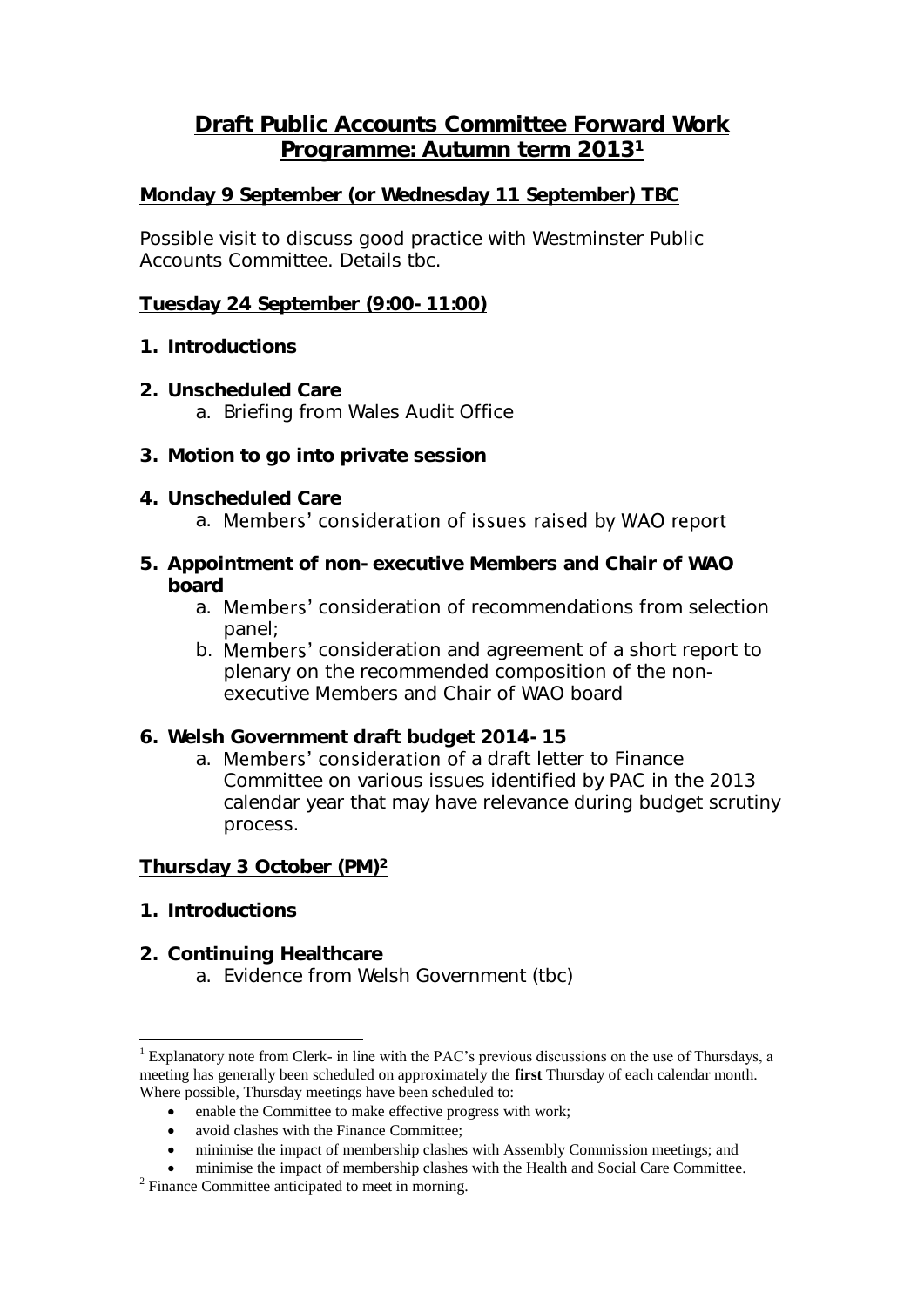- **3. Motion to go into private session**
- **4. Continuing Healthcare**

## a. Members' consideration of evidence

- **5. Hospital Catering and Patient Nutrition; A Picture of Public Services; and Capital Investment in Schools**
	- a. Members' consideration of correspondence from Welsh Government on the various reports; and consideration of merit in producing a further Committee report on such.
- **6. Progress in delivering the Welsh Housing Quality Standards**
	- a. Members' consideration of correspondence from Welsh Government on the report
- **7. Issues arising from findings of WAO report on Caldicot and Wentlooge Internal Levels Drainage Board**
	- a. Members' consideration of draft report

**Tuesday 8 October (9:00-11:00)**

- **1. Introductions**
- **2. Health Finances** a. Briefing from Wales Audit Office
- **3. Motion to go into private session**
- **4. Health Finances** a. Members' consideration of issues raised by WAO report
- **5. Issues arising from findings of WAO report on Caldicot and Wentlooge Internal Levels Drainage Board** a. Members' consideration of final report

## **Tuesday 15 October (9:00-11:00)**

- **1. Introductions**
	- **2. Forthcoming Wales Audit Office report**
		- **a.** Opportunity for briefing on any forthcoming WAO report
- 3. The Welsh Government's acquisition and action to dispose of **the former River Lodge Hotel, Llangollen**
	- a. Members' consideration of advice from Auditor General for Wales on Welsh Government response
- **4. Grants Management in Wales**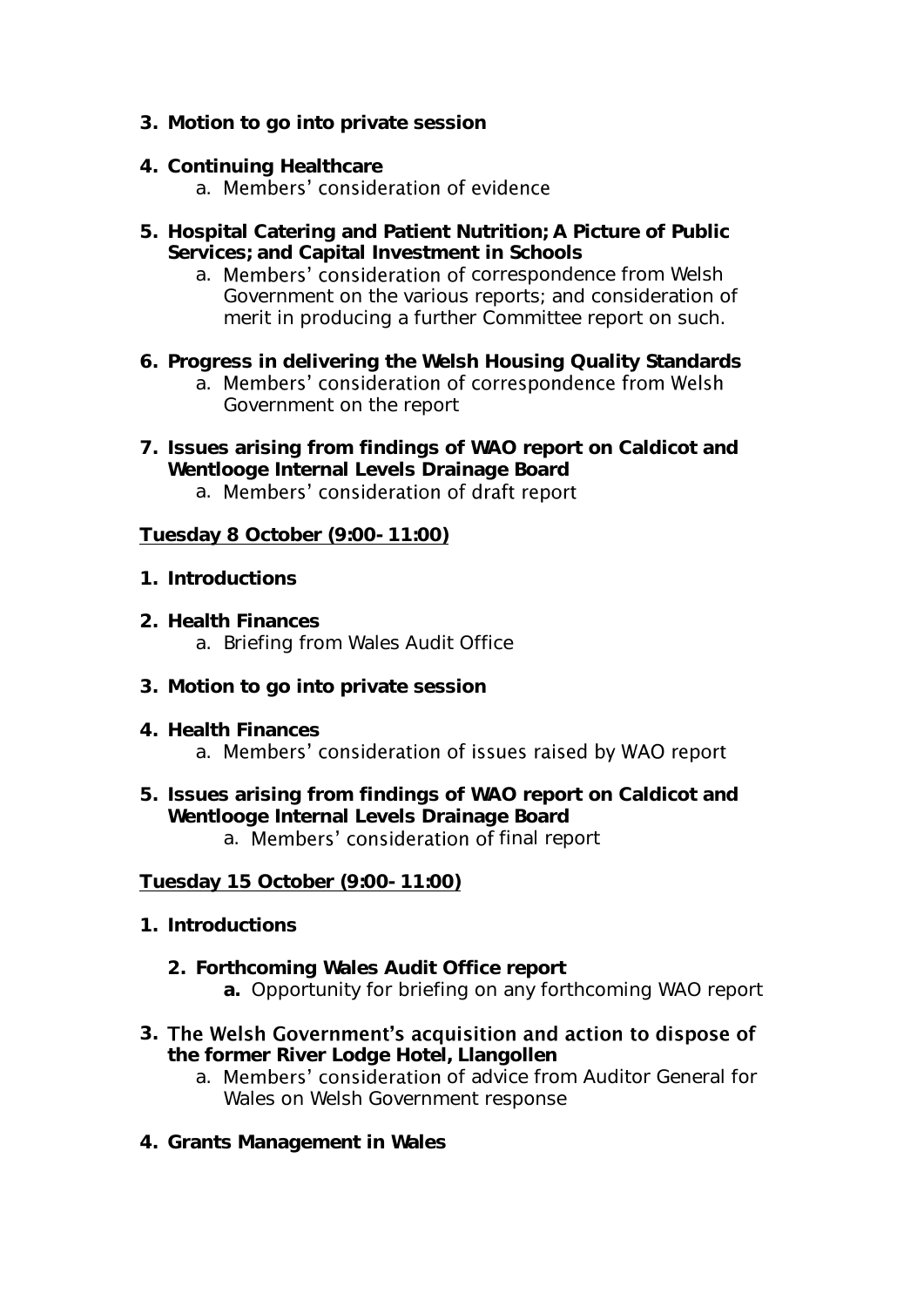- a. Members' consideration of advice from Auditor General for Wales on Welsh Government response
- **5. Civil Emergencies**
	- a. Members' consideration of advice from Auditor General for Wales on Welsh Government response
- **6. Motion to go into private session**
- **7. Opportunity for consideration of handling of forthcoming Wales Audit Office report**

**Tuesday 22 October (9:00-11:00)**

- **1. Introductions**
- **2. Unscheduled Care** a. Evidence Sessions tbc
- **3. Motion to go into private session**
- **4. Unscheduled Care** a. Members' consideration of evidence

**HALF TERM (Week commencing 28 October 2013)**

#### **Thursday 7 November (Approximately 10:30am- PM) 3**

- **1. Introductions**
- 2. Inquiry into Senior Officials' Pay a. Evidence sessions tbc
- **3. Motion to go into private session**
- 4. Inquiry into Senior Officials' Pay a. Members' consideration of evidence
- **5. Continuing Healthcare** a. Members' consideration of draft report

#### **Tuesday 12 November (9:00-11:00)**

**1. Introductions**

1

- **2. Health Finances**
	- a. Evidence sessions tbc

 $3$  Finance Committee may meet in the morning to formally agree report on Welsh Government draft budget.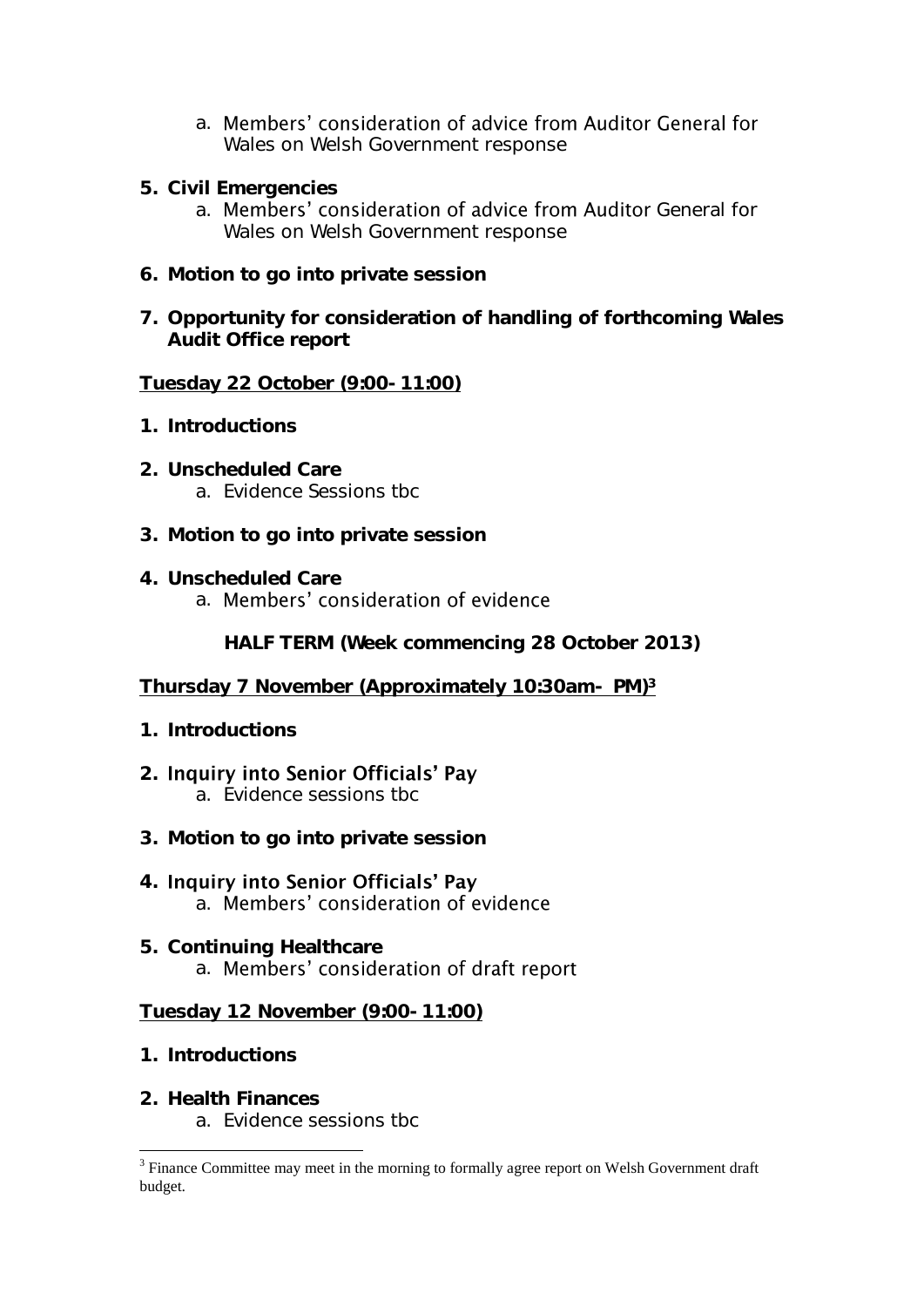- **3. Motion to go into private session**
- **4. Health Finances** a. Members' consideration of evidence
- **5. Continuing Healthcare** a. Members' consideration of final report

**Tuesday 19 November (9:00-11:00)**

- **1. Introductions**
- **2. Forthcoming Wales Audit Office report** a. Opportunity for briefing on any forthcoming WAO report
- **3. Motion to go into private session**
- **4. Unscheduled Care** a. Members' consideration of draft report

## **Tuesday 26 November (9:00-11:00)**

- **1. Introductions**
- **2. Forthcoming Wales Audit Office report** a. Opportunity for briefing on any forthcoming WAO report
- **3. Motion to go into private session**
- **4. Unscheduled Care** a. Members' consideration of final report
- **5. Inquiry into Senior Officials' Pay** a. Members' consideration of draft report

**Thursday 5 December (11am - PM)<sup>4</sup>**

**1. Introductions**

1

- **2. Forthcoming Wales Audit Office report** a. Opportunity for briefing on any forthcoming WAO report
- **3. Motion to go into private session**
- 4. Inquiry into Senior Officials' Pay a. Members' consideration of final report

<sup>4</sup> Assembly Commission meeting likely to take place up to 11am.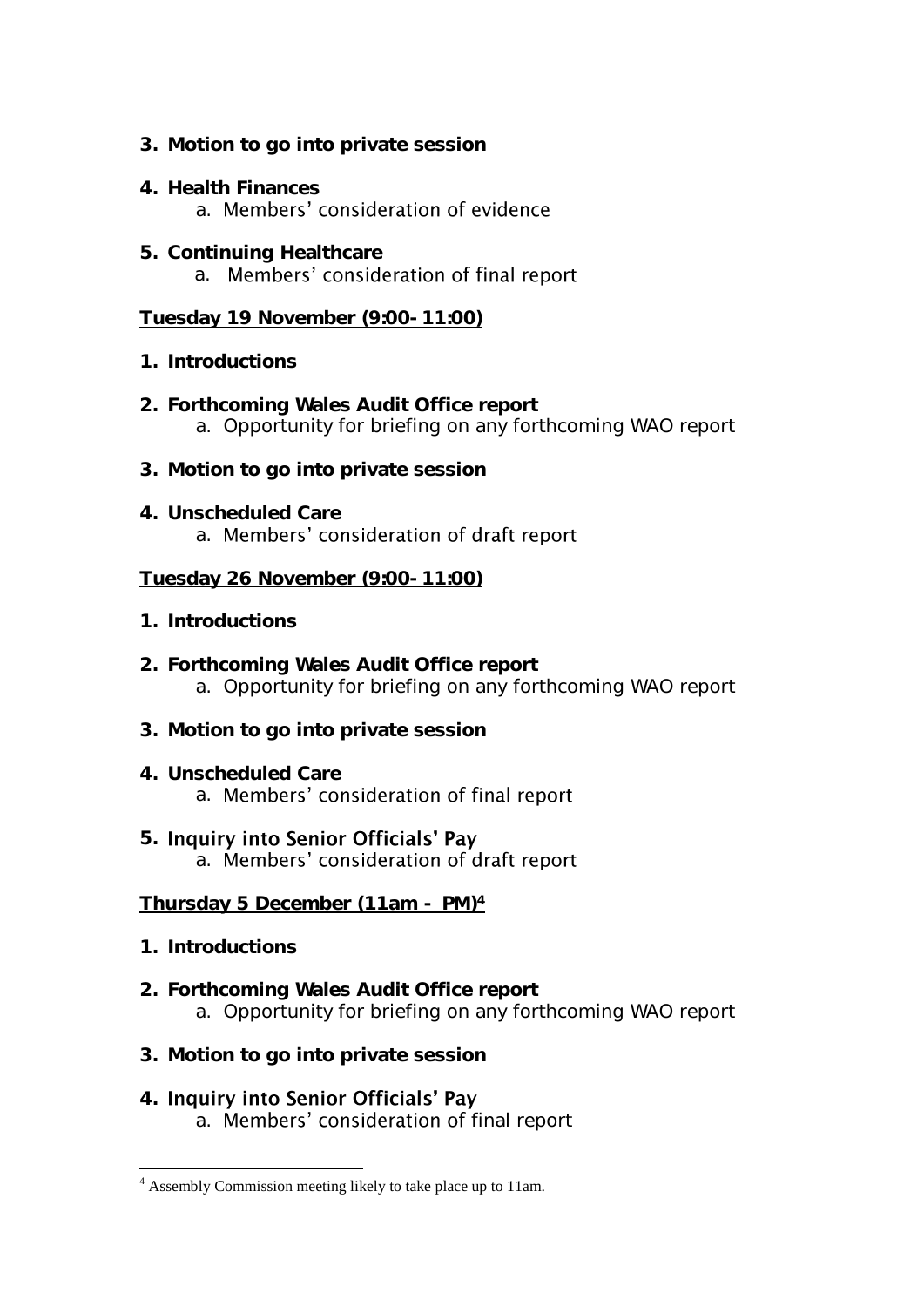## **5. Health Finances** a. Members' consideration of draft report

## **Tuesday 10 December (9:00-11:00)**

- **1. Introductions**
- **2. Forthcoming Wales Audit Office report a.** Opportunity for briefing on any forthcoming WAO report
- **3. Motion to go into private session**
- **4. Health Finances**

# a. Members' consideration of final report

**Other anticipated activity before end of 2013**

- Inquiries into issues arising from forthcoming WAO reports
- Informal visit to discuss best practice with Westminster Public Accounts Committee:
	- o following discussion with the Westminster PAC clerking team, two possible dates had been identified for a visit: 9 September and 11 September;
	- o both dates are during the NAfW recess period;
	- o the Westminster PAC clerking team have indicated that they anticipate that their Members would have a slight preference for **9 September**;
	- o It is also anticipated that 9 September would avoid the potential for clashes with potential interview dates for Members on the WAO board selection panel;
	- o The NAfW Clerking team will liaise with Members' offices in the next week to ascertain Members' preferences.
- Consideration of potential draft report on the implementation of recommendations made by PAC on Hospital Catering and Patient Nutrition; A Picture of Public Services; and Capital Investment in Schools.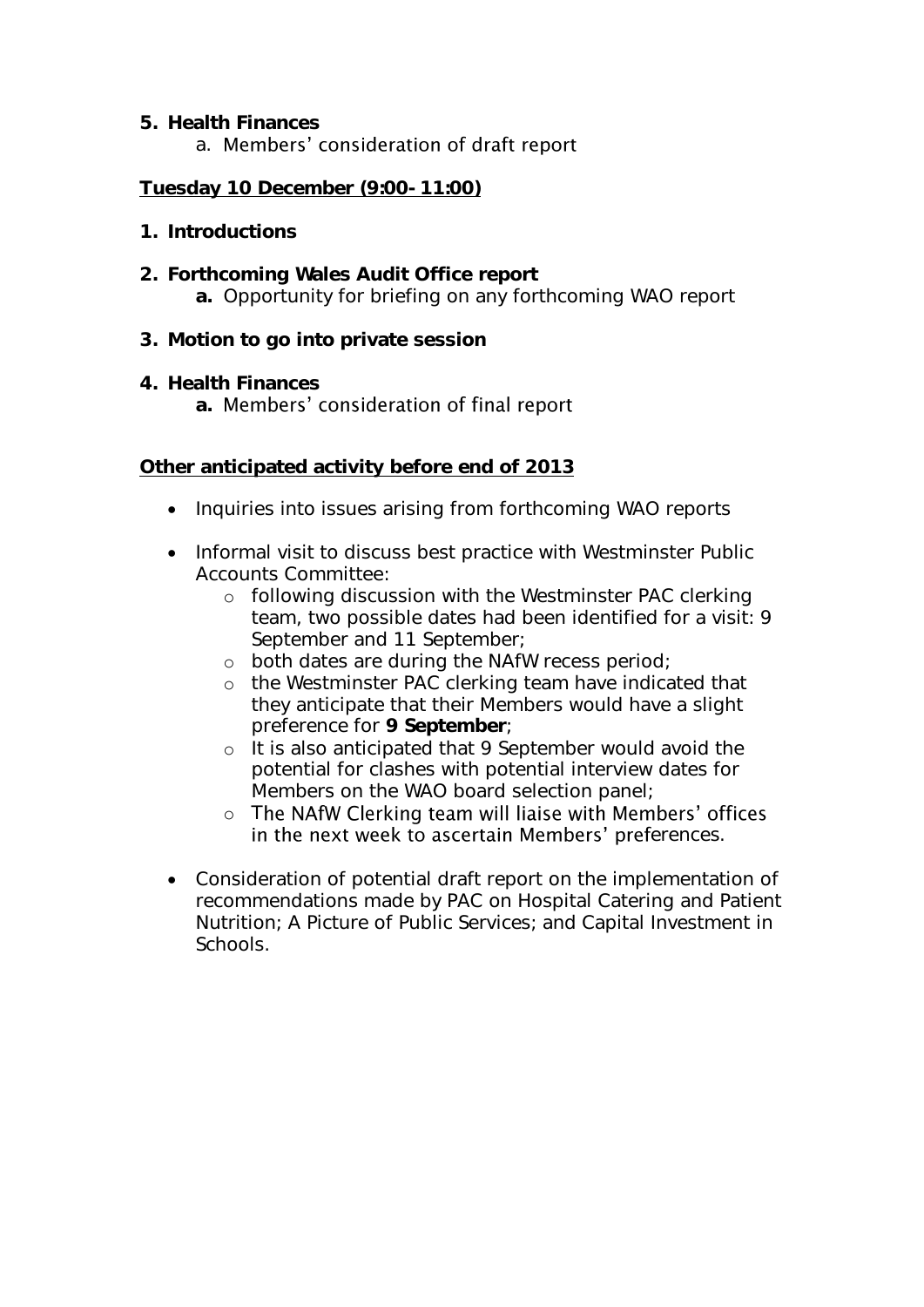# **Anticipated Publication of Committee reports:**

| Inquiry                                                                                                                                                                                                             | Evidence<br>Sessions                                                                                                                                                                                                      | Committee's<br>consideration<br>of draft report | Approximate<br>publication |
|---------------------------------------------------------------------------------------------------------------------------------------------------------------------------------------------------------------------|---------------------------------------------------------------------------------------------------------------------------------------------------------------------------------------------------------------------------|-------------------------------------------------|----------------------------|
| Procurement and<br>Management of<br>Consultancy<br>Services                                                                                                                                                         | Completed                                                                                                                                                                                                                 | 16 July                                         | <b>Summer Recess</b>       |
| The Consultant<br>Contract in Wales                                                                                                                                                                                 | Completed                                                                                                                                                                                                                 | 16 July                                         | <b>Summer Recess</b>       |
| Betsi Cadwaladr<br>University Health<br><b>Board</b>                                                                                                                                                                | 18 July                                                                                                                                                                                                                   | <b>Summer Recess</b>                            | <b>Summer Recess</b>       |
| Issues arising<br>from findings of<br>WAO report on<br>Caldicot and<br>Wentlooge<br>Internal Levels<br>Drainage Board                                                                                               | Completed                                                                                                                                                                                                                 | 3 October - 8<br>October                        | Early November             |
| Updates on the<br>implementation<br>Оf<br>recommendations<br>made by PAC on<br><b>Hospital Catering</b><br>and Patient<br>Nutrition; A<br>Picture of Public<br>Services; and<br>Capital<br>Investment in<br>Schools | Members'<br>consideration<br>correspondence<br>arising from 6<br>June meeting<br>scheduled for 3<br>October.<br>Decision to be<br>made by<br>Members at<br>this point on<br>whether to<br>produce a<br>summary<br>report. | Autumn Term<br>(tbc)                            | Autumn Term<br>(tbc)       |
| Implementation<br>of the National<br>Framework for<br>Continuing NHS<br>Healthcare                                                                                                                                  | 3 October                                                                                                                                                                                                                 | 7-12 November                                   | Early December             |
| Unscheduled<br>Care (if Members<br>choose to<br>conduct inquiry)                                                                                                                                                    | 22 October                                                                                                                                                                                                                | $19 - 26$<br>November                           | Christmas<br>Recess        |